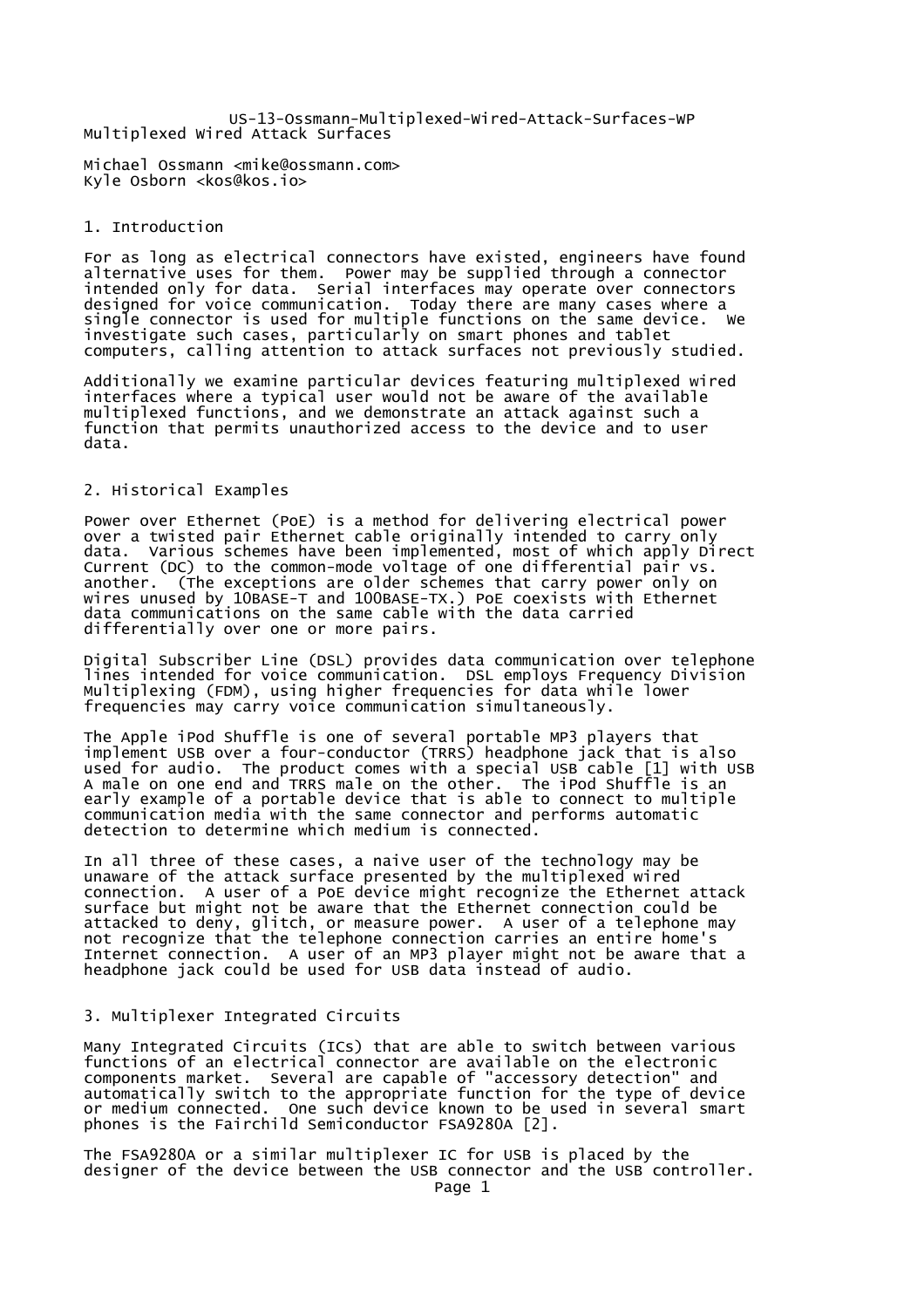US-13-Ossmann-Multiplexed-Wired-Attack-Surfaces-WP In normal operation it provides a single USB connection between the controller and connector. If the multiplexer IC detects a particular electrical resistance between certain pins on the USB connector, however, it determines that a corresponding accessory is connected. In this case it breaks the USB connection and switches to an alternative function.

We find that this type of multiplexer IC is common in smart phones and tablets. While a typical user of such a device would likely presume that the connector may be used only for USB data or power, we enable additional multiplexed functions by triggering accessory detection.

To activate accessory detection, we connect a particular electrical resistance between the ID and GND pins of the target device's USB connector. The ID pin, available only on USB Micro and Mini connectors, is used for USB On-The-Go (OTG), enabling a USB device to operate in either host mode or device mode. Originally intended as a binary input for OTG, manufacturers of USB devices have since implemented checks for multiple levels of resistance between the ID pin and GND. This extends the range of possible values from two to three or more. The first known application of this type of detection is described in the USB Car Kit specification [3].

Modern multiplexer ICs are capable of detecting many different resistances. The FSA9280A data sheet includes a table of 32 distinct values. Of particular security interest are various "factory mode" and UART functions, most of which appear to be intended for use with specialized test jigs used for test, development, or device programming. One such test jig is the Samsung Anyway S102 [4].

While the phone modding community is aware of many of these special functions and test jigs [5], we observe that the information security community is not and that few, if any, of the functions exposed by multiplexer ICs on particular devices have been studied as attack surfaces.

## 4. Getting a Shell over a USB Connector Without using USB

The Galaxy Nexus (GT-I9250M) features USB accessory detection and implements a TTL UART over the USB connector when a resistance of 150k ohms is applied between the ID and GND pins. A TTL UART is a serial interface similar to RS-232 but operating at TTL logic levels. The Galaxy Nexus UART operates at 0 to 5 V whereas many phones and tablets likely operate at lower voltages. We use a male USB Micro connector [6] connected to our own TTL UART [7] and 150k ohm resistor to communicate with the Galaxy Nexus over this interface.

On the first Galaxy Nexus tested, we found that this gave us access to the FIQ debugger [8] compiled in read-only mode. The FIQ debugger's "console" command dropped us into a shell as the "shell" user (unprivileged). We found that we could use a command from this shell to enable adb [9], overriding the device owner's preference. By disconnecting our UART and connecting a USB host running adb, we gained full access to the device at the privilege level of the device's owner.

The Galaxy Nexus was running CyanogenMod [10]. Subsequent tests of devices of the same model running different operating systems yielded different results. We were unable to gain access to the FIQ debugger on a unit with an operating system provided by Verizon. On a unit with an operating system provided by Sprint, we were able to access the FIQ debugger, but the console command was missing or disabled. We suspect that such variations may appear even between software releases from the same provider.

On a Samsung Galaxy S III running CyanogenMod, we used the same method to access the FIQ debugger and found that the console command gave us a root shell. The discrepancies between results on each target device